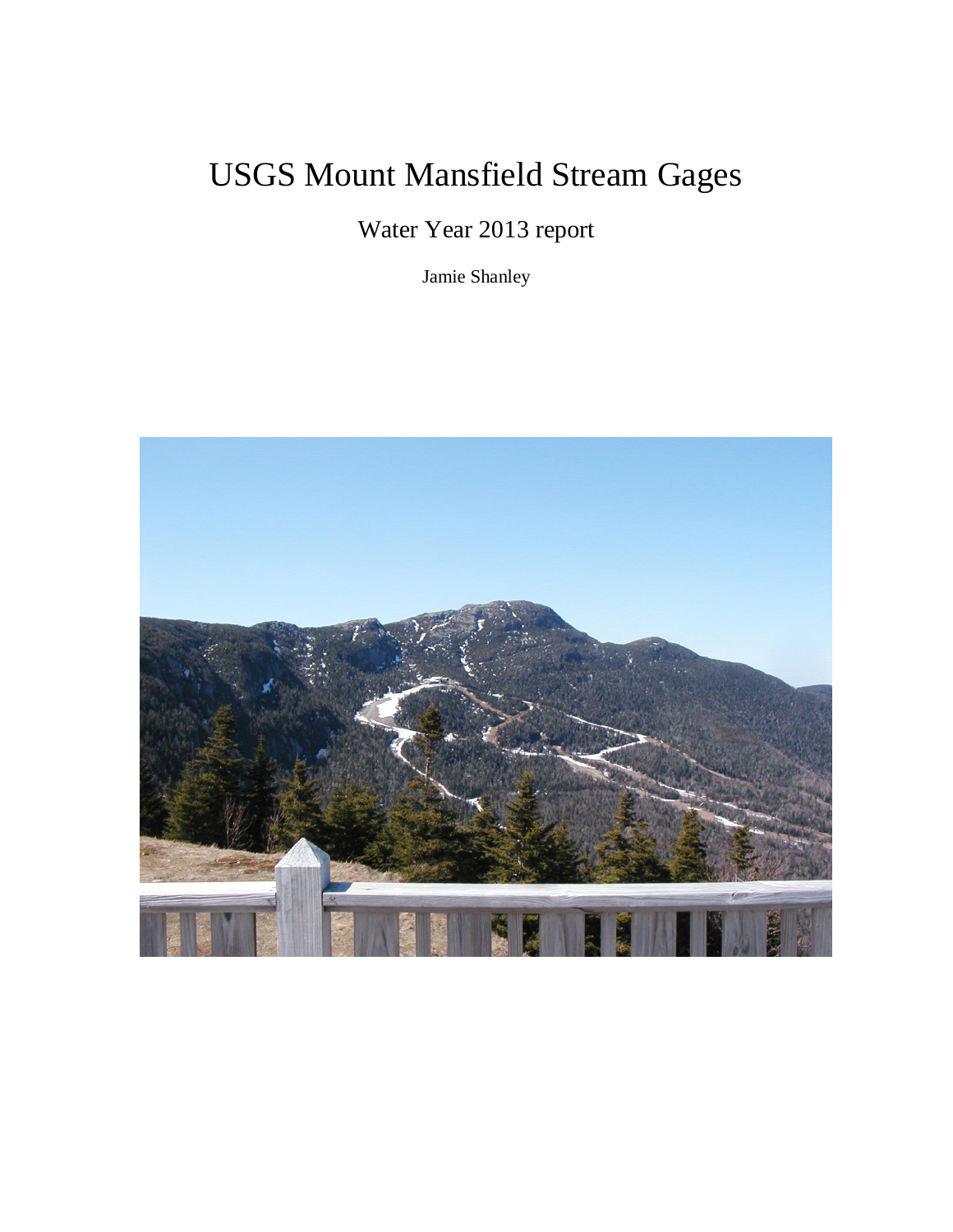## **Introduction**

This is the annual data report for the U.S. Geological Survey (USGS) stream gages at Ranch Brook and West Branch near Stowe, Vermont for Water Year (WY) 2013 (October 2012 through September 2013). The two gages were established in September 2000, and have been operated continuously by USGS since that time. The gaging was designed as a paired watershed study, with Ranch Brook  $(9.6 \text{ km}^2)$  as the forested control watershed, and West Branch  $(11.7 \text{ km}^2)$  as the developed watershed. West Branch contains nearly the entire expanse of Stowe Mountain Resort. Though the resort was well-established when the gaging began, it underwent a significant expansion during the course of the study. This report puts the WY13 streamflows in the context of the full 13 year record.

The gages are jointly funded through a cooperative agreement between the USGS and Vermont Monitoring Cooperative. They provide needed information on mountain hydrology in Vermont, and how mountain landscapes respond to development and extreme events. To our knowledge these are still the only gaged watersheds at a ski resort. The gages have supported projects on snow hydrology and water quality by University of Vermont, Sterling College, Vermont ANR, and others. In particular, Beverley Wemple and students at University of Vermont have used the gaging as a base for student projects and hands-on learning, and to attract additional funding for valueadded research.

## **Results**

WY2013 had none of the floods that characterized the 2008-2011 period, but it did have many large events (Figure 1), and overall runoff was greater than the long-term average. (Fig. 2).



Figure 1. Streamflow at West Branch and Ranch Brook gages for Water Year 2013 (October 2012 through September 2013) in linear (left) and log (right) scales. The log scale plot illustrates the higher sustained base flow levels at West Branch.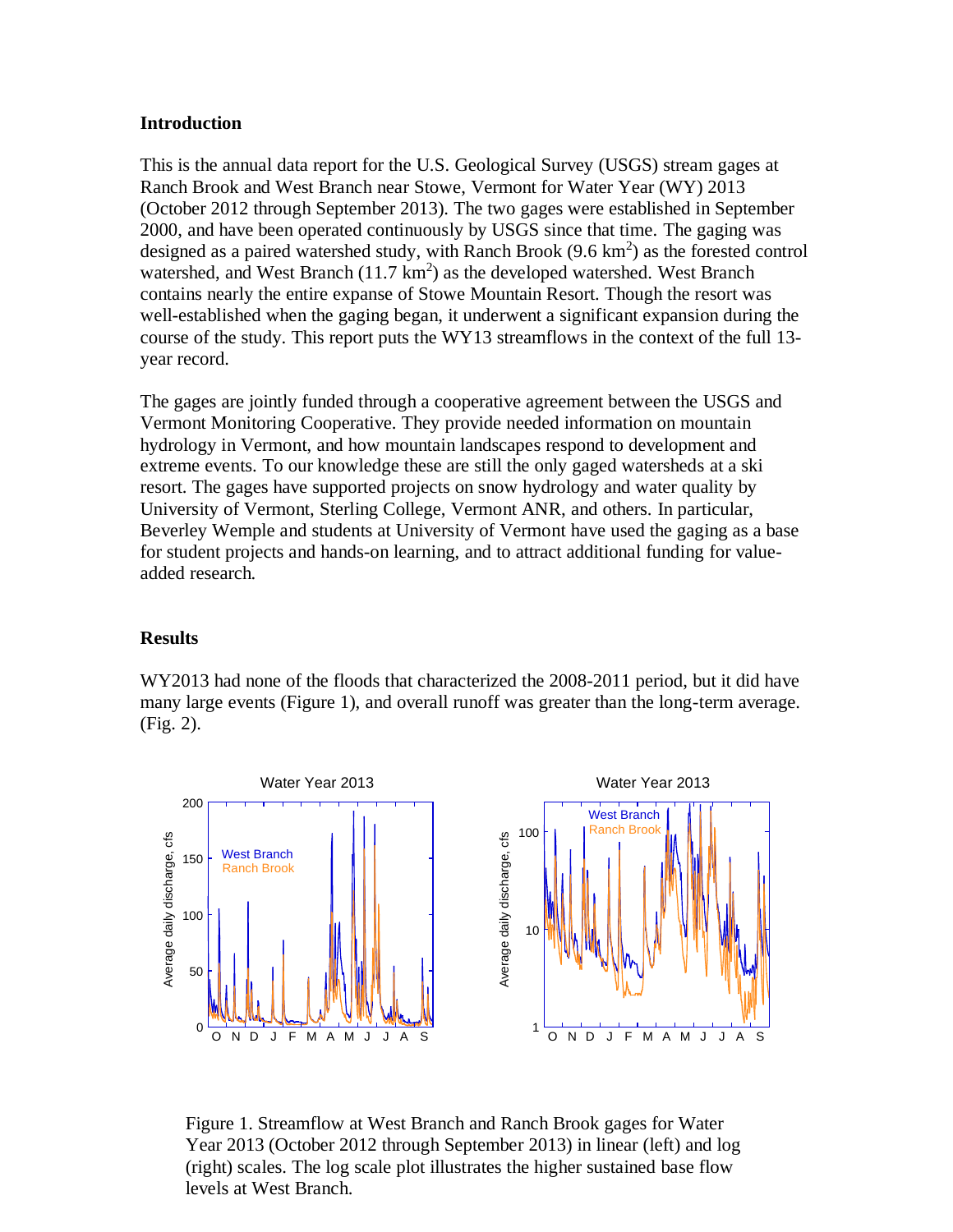

Figure 2. Cumulative runoff for Water Year 2013 at Ranch Brook (left) and West Branch (right) plotted on the long-term (2001-2013) average at each site (blue lines).

Water Year 2013 was punctuated by alternating extremes in precipitation regimes: a relatively average fall 2012 was followed by a winter that was fairly dry in the first half and snowier than average in the second half. A cold early spring led to a late snowmelt. Snowmelt was muted because April and early to mid-May were quite dry, so there were few rain-on-snow events that typically augment snowmelt. A very wet period began on May 20 with more than double typical rainfall during the next 7 weeks. The mid-July through September period was drier than average. The wet late spring and early summer period, coming on the heels of snowmelt, resulted in well over half of the annual runoff occurring in a 3-month period (Figure 2).

Throughout the 13 years of streamflow monitoring, West Branch has consistently yielded higher runoff (flow normalized to watershed area) than Ranch Brook (Wemple et al., 2007) (Figures 3 and 4). Over the long-term, the average difference has been 21% greater runoff at West Branch. After much greater differentials in WY11 and WY12, the difference in WY13 was below average at 18% (Figure 4). It is still unclear why the runoff at West Branch is so much greater and why the relative difference varies so much from year to year (Figure 4). The runoff differential peaks during the snowmelt period in April and May (Figure 3, right), partly as a consequence of the enhanced snowpack from machine-made snow, and the prolonged melt of skier-compacted snow. The low to negative differentials in late fall and early winter result from historic water extraction from West Branch for snowmaking. As yet, we have not been able to make a definitive assessment of the ski resort build-out on runoff. The assessment has been confounded by the construction of a large snowmaking storage pond, increased snowmaking, irrigation of the new golf course, and a new stormwater drainage system for the development. We are working on this assessment using a hydrologic modeling approach.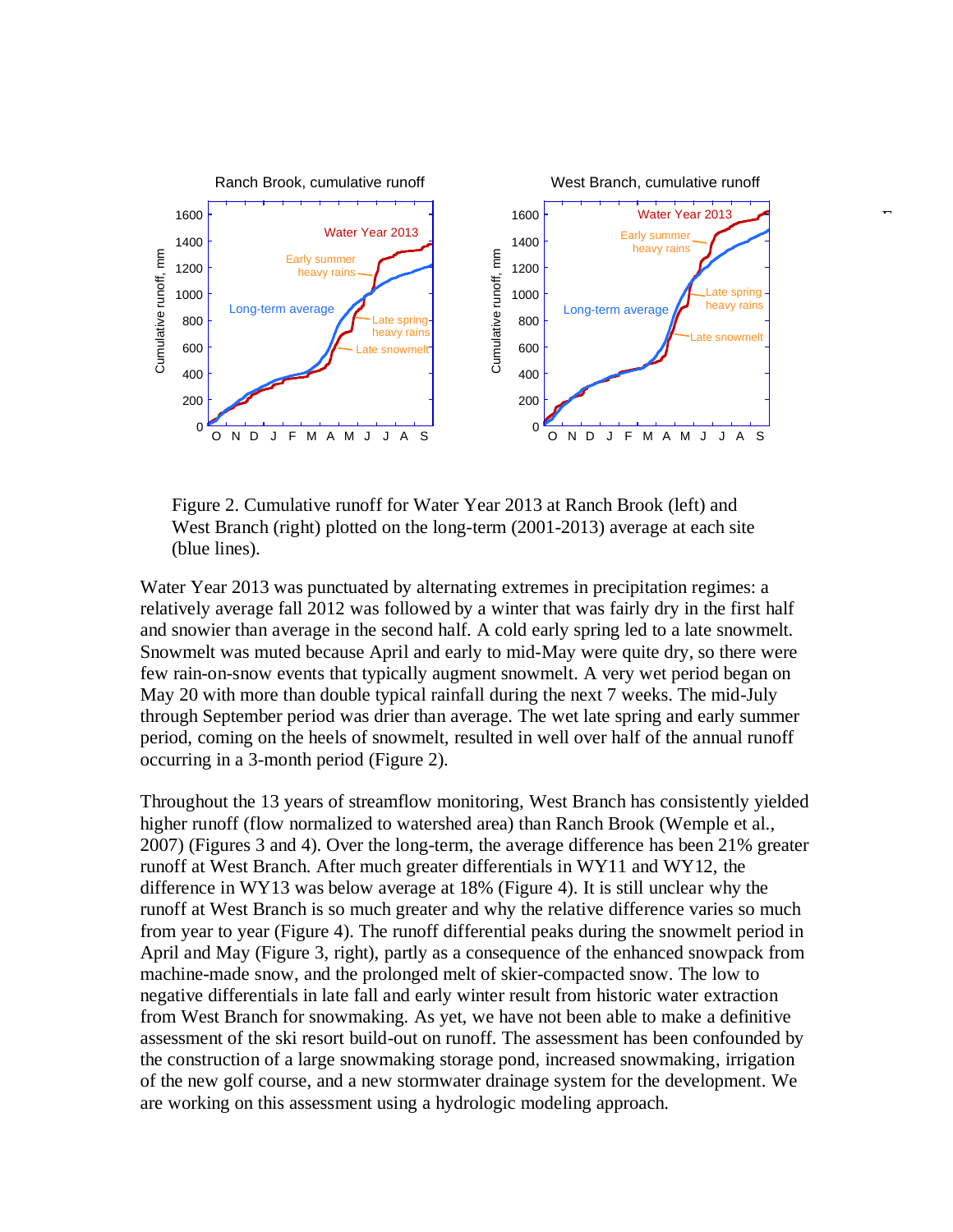

Figure 3. Long-term (Water Years 2001 to 2013) average annual cumulative runoff at West Branch and Ranch Brook (left) and differential by month (right).



Figure 4. Annual runoff in mm at West Branch (WB) and Ranch Brook (RB) for the duration of study though the present report year. Percentage of greater runoff at WB relative to RB is given over each pair of bars.

VMC/USGS gages have attracted several student thesis projects during the 12 years. The most recent and ongoing project was led by Alejandro del Peral, a student of Beverley Wemple at U. Vermont. Beverley is continuing his work of applying the distributed soilhydrology-vegetation model (DHSVM) (Wigmosta et al., 1994), which captures the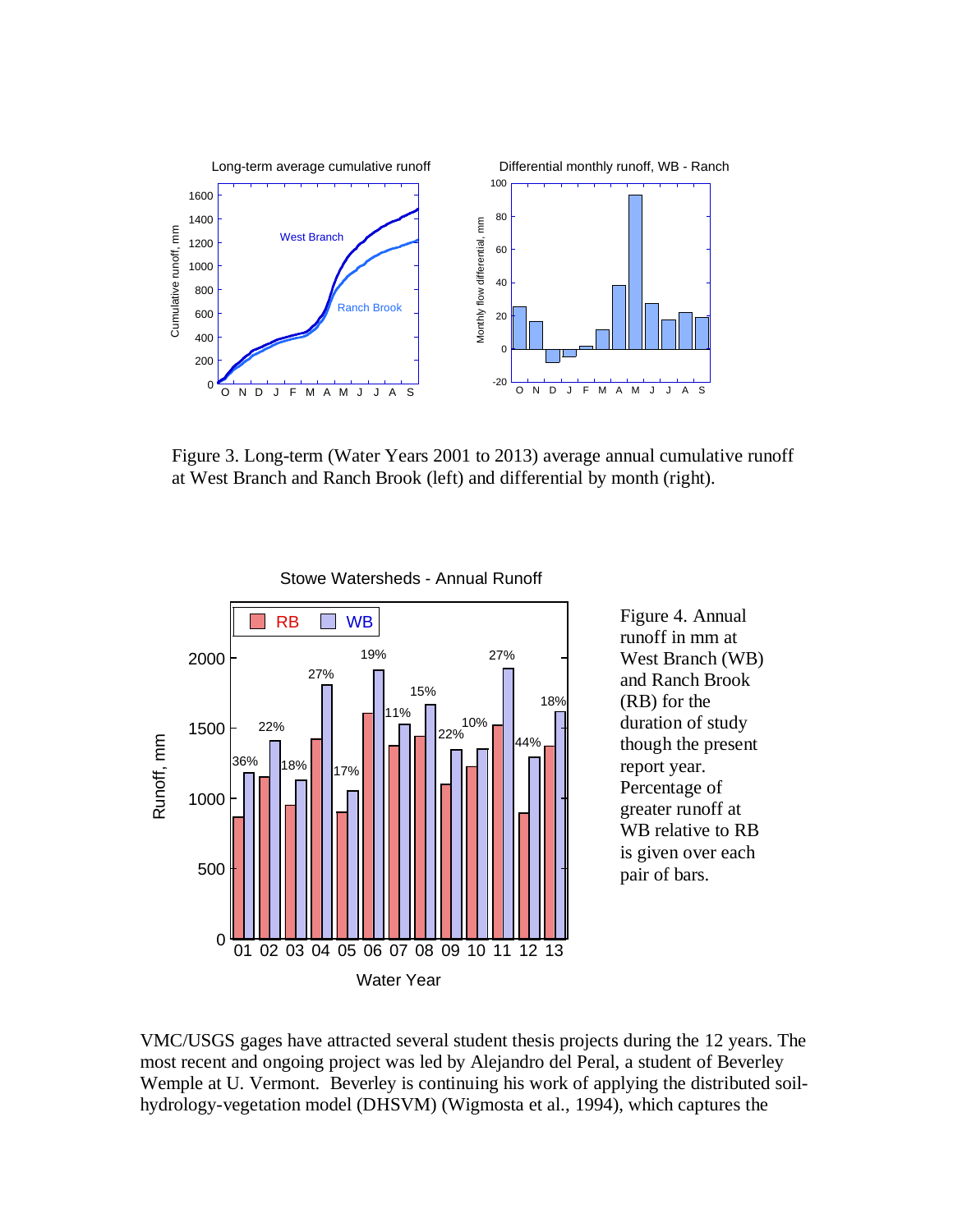important soil and land surface features that drive the hyrologic processes generating streamflow. Beverley has a working version of DHSVM calibrated to the two stream watersheds, and is testing how modeled streamflow will respond to perturbations. The model provides the capability to evaluate hydrologic effects of adding and removing ski resorts from basins. Model results suggest that West Branch with full forest cover (preresort condition) would have been lower than today because evapotranspiration from the full forest would have been higher.

West Branch data are accessible at [http://waterdata.usgs.gov/vt/nwis/uv?site\\_no=04288225.](http://waterdata.usgs.gov/vt/nwis/uv?site_no=04288225) Ranch Brook data are accessible at [http://waterdata.usgs.gov/vt/nwis/uv?site\\_no=04288230.](http://waterdata.usgs.gov/vt/nwis/uv?site_no=04288230)

## **References**

Wemple B, Shanley J, Denner J, Ross D, Mills K., 2007. Hydrology and water quality in two mountain basins of the northeastern US: assessing baseline conditions and effects of ski area development. Hydrological Processes 21(12):1639-1650.

Wigmosta M.S., Vail L.W., Lettenmaier D.P., 1994. A distributed hydrology-vegetation model for complex terrain. Water Resources Research 30(6):1665-1680.